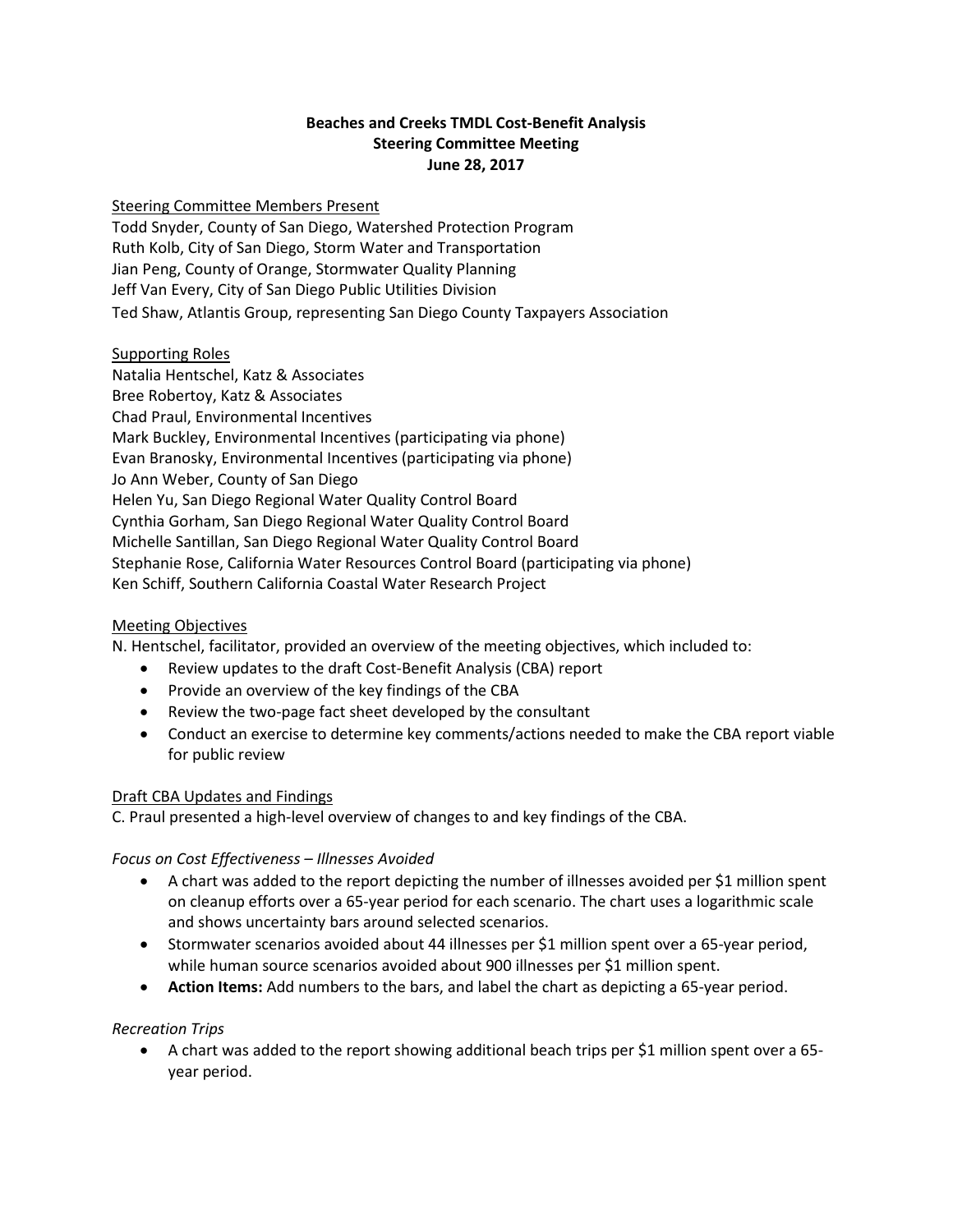• The recreation trips results showed it is about 10 times more effective to address human sources as opposed to stormwater sources.

# *Consistent Analysis Period*

- Timing scenarios were analyzed over a 65-year period for consistency.
- The consultant used a 3 percent discount rate for the entire period. They also considered a declining discount rate, but the results did not differ substantially.

### *Uncertainty Analysis*

- In response to Technical Advisory Committee (TAC) comments, the consultant added error bars to four of the scenarios (one of each type of scenario). Experts provided brackets based on best estimates for each of the four scenarios.
- Human source scenarios were the most uncertain, while stormwater scenarios were the least uncertain.

### *Key Findings*

- Human source scenarios are substantially more cost effective.
- The net benefits are negative (i.e., the costs are higher than quantifiable benefits).
- Regarding uncertainty, the results of the analyses could change, but the findings of the study would be very unlikely to change.

# *Steering Committee Questions and Comments*

- T. Snyder: The TAC commented that models are inherently uncertain. Does the analysis make sense to address Eric's comment?
	- o K. Schiff: The model doesn't, but other language in the document does. Some people will agree and some people won't. What is important is that there is confidence in the conclusion.
- H. Yu: Regarding the human source scenarios, are costs of repairs taken into account in the study? Those repairs are not being done as part of the Rec-1 TMDL; they would be done no matter what. There are zero allowable discharges in the sewer system.
	- o What is included are incremental costs, above and beyond current maintenance. The study does not include broken line repairs, only costs associated with leakage. Overflows were also examined, but those costs didn't make much difference in the results. The study does includes line rehabilitation costs.
	- o **Action Item**: C. Praul will distribute to the Steering Committee language from Brown & Caldwell regarding estimates.
- T. Shaw: Going back 15 or 20 years, there has been an effort to remove, replace or update pipes in canyons. Was that accounted for?

### Fact Sheet

The Steering Committee was asked to review the two-page fact sheet developed by the consultant for the general public. In addition to providing comments at the meeting, the Steering Committee was invited to provide comments to the consultant via the comment table.

• T. Snyder: The first finding states that human source scenarios and changing compliance schedules are more cost effective than other scenarios. Since the human source scenarios are more cost effective, I recommend focusing on the first findiJuneng (i.e., human source scenarios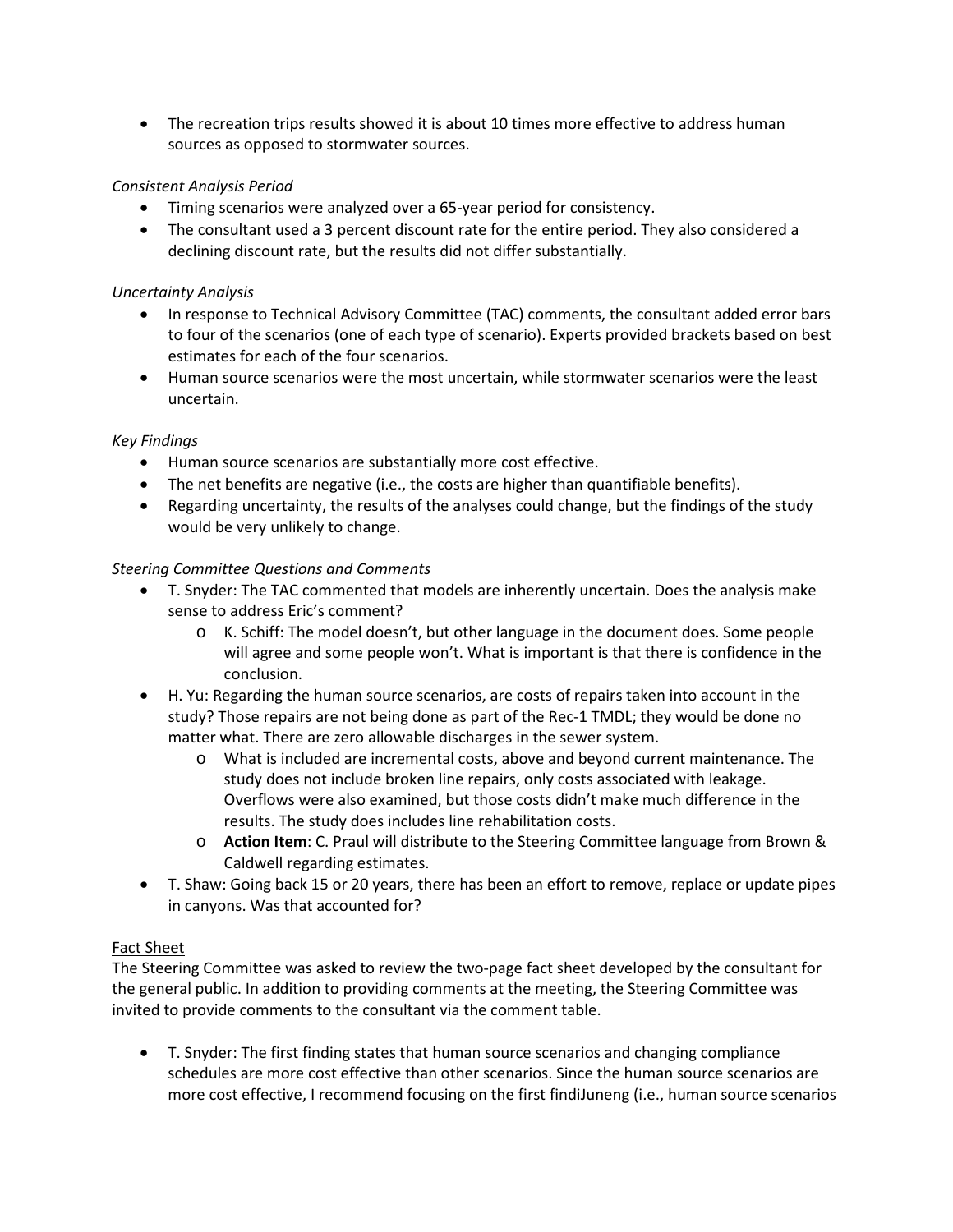are more cost effective) as a headline, then expanding to say changing compliance schedules is more cost effective than other scenarios.

- T. Snyder: If this is something other regions will use, would it be helpful to have some mention of the Surfer Health Study as it relates to the analysis done? The Surfer Health Study was conducted up and down the coast, but there is a perception that it was only in San Diego County. I want to find a way to explain that better, but it doesn't necessarily have to be in the fact sheet.
	- o H. Yu: The Surfer Health Study is a great study, but as far as its application to the whole region, I'm not sure I would recommend that.
	- o T. Shaw: The Surfer Health Study is not the sole source of data for the CBA. If we cite one, do we need to cite the others?
	- o C. Gorham: If we had a location where we have the studies stored online, we could provide a link to where they are located.

# Key Comments Exercise

N. Hentschel led the group in an exercise to determine what actions are needed to make the draft CBA report viable for public review. In the activity, Steering Committee members were asked to brainstorm individually to produce a list of action items. The group then categorized the list, resulting in a set of overarching action items. If the resulting action items required more description, Steering Committee members were directed to provide further detail to the consultant via the comment table. The resulting list is below.

**Action Item 1:** Check human sources costs are marginal

- Net benefits reassessed
- What are public benefits from report?

**Action Item 2:** Create load reduction chart

- Tables with water quality load reduction to TMDL goals
- Clearly and simply state in Executive Summary load reduction goals

**Action Item 3:** Add limitations section

• Expand benefits to dry weather

**Action Item 4:** Write cost-effectiveness uncertainty section

- Error analysis provided needs backup
- Human contributions uncertainty details

**Action Item 5:** Include public-friendly introduction to each chapter

- Clear, concise, easily understandable findings
- How report can relate to general public
- Workshop materials public inform
- Give proper background information
- Properly convey the significance of the study
- Help the reader relate the findings to their own perspectives
- Not as technical so public can understand

**Action Item 6:** Incorporate clear comments